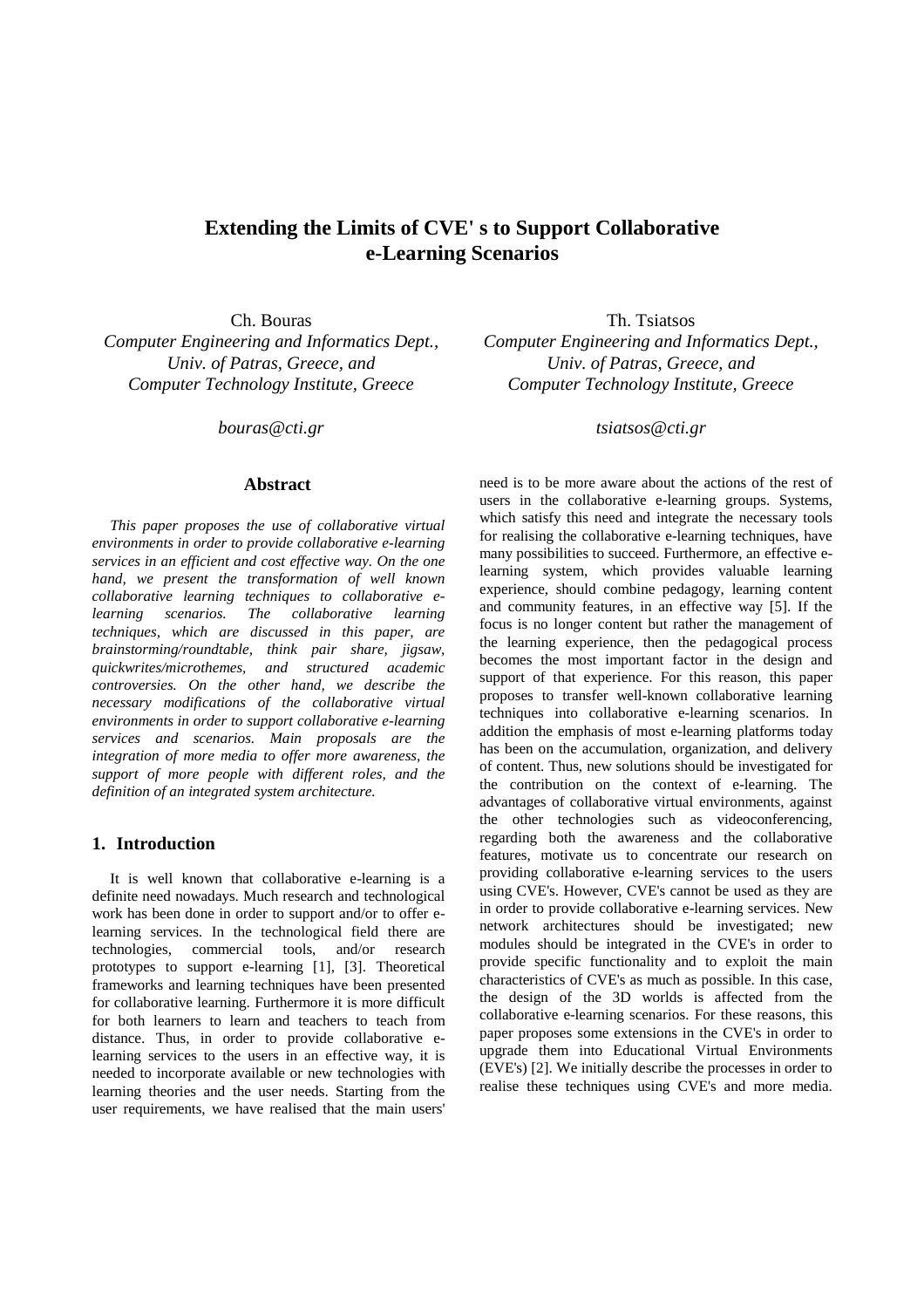Afterwards, we present our proposed extensions of the CVEs, and a system architecture.

# **2. Realizing collaborative learning techniques into a collaborative e-learning environment**

The first step before the design of a system is to investigate well-known collaborative learning scenarios in order to transform them into e-learning techniques. The main collaborative learning techniques are: brainstorming/roundtable, think pair share, jigsaw, quickwrites/microthemes, and structured academic controversies. These techniques are not presented in this paper due to space limitations. More information is available at [7]. Here we present the processes in order to realise these techniques using CVE's. Before describing these processes we are describing specific functionality, which is derived from the collaborative learning techniques.

First of all, we propose the tutors and learners to use a 3D virtual classroom and supportive break-out session rooms for dividing the users in sub-groups (if the scenario requires that). The learners and tutors who participate in a virtual classroom are represented by avatars. The user's avatars should be able to make various types of gestures: expressing opinions (e.g. agree, disagree), expressing feelings, mimics (e.g. happy, sad), as well as showing actions (e.g. move learning content, pick learning content). The virtual classroom and the break-out session rooms should be supported by audio collaboration, application sharing and text chat functionality. Also they should have a specific place where the users can upload their content and show it to the other participants. This space can be a 3D presentation table. It should also provide (according to each scenario) more functionality such as shared whiteboard, or simulation of a brainstorming board. Both, the above functionality and the access rights on it, depend on the e-learning scenario. The transformation and the basic processes are described in the following paragraphs.

**Brainstorming/Roundtable:** The tutor asks a question using audio collaboration functionality (or alternatively text chat). Furthermore the tutor can write the question and upload it to the presentation table as a document. The learners can answer to the questions using the audio collaboration functionality (or alternatively text chat). Furthermore the learners can use the brainstorming tool in order to write and attach on it their ideas.

**Think pair share:** The tutor poses a question (or a problem) as a file on the presentation table or using audio/text chat and introduces the collaboration technique. After a short pause for reflecting, the learners turn into the whisper-mode with their neighbour and discuss in private

the problem. Preferable way for whispering would be a private audio-channel within the classroom (audiowhisper function). Alternatively a private text chat can be used. After the assigned discussion time, the tutor gathers the attention of the learners by "ringing the bell" (sending a text message to all of the participants). At that time, the learners exit from the whispering mode, and then return to a group for discussion.

**Jigsaw:** The whole Jigsaw procedure can be handled within the virtual classroom, which has also 4 breakout session rooms. The tutor first introduces in short the procedure and then asks for the number of learners (good numbers are any multiple of four). For 16 learners the tutor suggests study groups of 4 and 4 sections. Then the tutor needs to formulate the sections: s/he divides the users in the sections and attaches the necessary learning content to each section. The tutor then assigns to the learners their role (group number and section number). Spontaneously, the learners will receive an automated message, which room they need to go to: there they find the section description on the presentation table and any study material the tutor might have assigned to the focus group. After that, the learners of each section participate all together in a section-shared place. The places can be virtual small classes (breakout session rooms) with audio collaboration, application, sharing, and text-chat functionality. The tutor can also assign documents to this section. These documents will be available to the learners in the breakout room. The learners can take material from the presentation table to their other session, by saving the material into his/her local PC and upload it again.

**Quickwrites/Microthemes:** The whole procedure for this technique can be handled within a 3D classroom, which also has 4 breakout session rooms. In the virtual classroom and the breakout out session rooms the users can use audio collaboration, application sharing and text chat functionality. The tutor presents to the learners the microthemes in the presentation table space. In addition s/he uploads and presents supporting documents on the shared space. The learners can open a notepad or other text editor for personal use; focus on the proposed documents and after completion of the assignment, can easily save their result on their local PC and upload it into the shared space. The tutor assigns to each group which themes should be discussed (2-4 persons). The learners move to the breakout-rooms pull their documents onto the presentation area, in those rooms, and discuss the outcomes. One person writes a protocol of the group discussion and saves the result back to his/her local PC and then upload it into the classrooms' shared space. The tutor can visit the groups in the breakout out session rooms and discuss the status of the work. Furthermore, the tutor has the capability to call the learners group to return back to the main classroom area, using text chat or by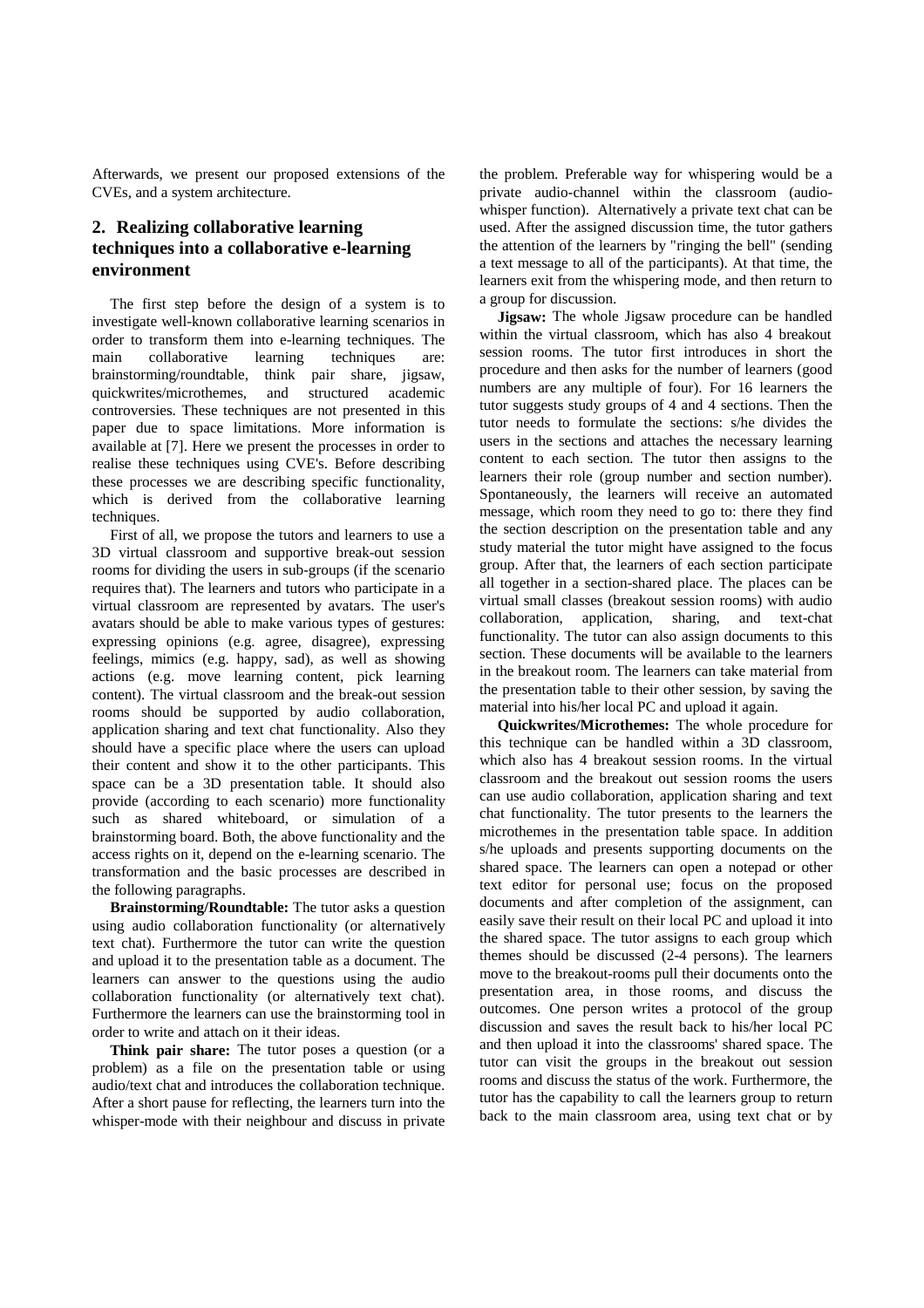visiting the breakout session rooms. In the main classroom area the groups present their results using application sharing and audio chat.

**Structured academic controversies:** The whole procedure for this technique can be handled within a 3D classroom, which has similarly 4 breakout session rooms in case of 16 learners. In the virtual classroom as well as the breakout out session rooms the users can use audio collaboration, application sharing and text chat functionality.

The tutor selects and uploads a topic in two different viewpoints on the presentation table. The learners form groups of 4 and divide into two pairs. Each pair goes to a breakout session room and the tutor uploads supportive documentation. Furthermore, the learners can upload their own content, which they think could be is supportive in formulating their assigned advocacy position. The pairs of learners have the possibility to visit breakout session rooms of the other pairs with the same positions. Each learner pair can prepare a short presentation using application sharing and collaboration on documents, and can upload this presentation in the original groups of four learners. Each pair presents its position to the other pair in their group using application sharing and audio chat. In this case there is no debate allowed and the tutor restricts the audio, application sharing, text chat, and gestures functionality from the opposite pair. Afterwards, the other pair presents its position, and then the learners debate and provide more evidence. Finally, learners drop their advocacy role and generate a consensus report addressing the original question posed using application sharing, collaboration on documents, and audio chat.

#### **3. Proposed extension of CVE's**

As we can realise from the above descriptions CVE' s should be extended in order to support e-learning services. Several extensions should be made in order to support a virtual e-learning community. These extensions are described in the following paragraphs.

#### **3.1 Many people with different roles**

An e-learning system should be able to be used concurrently by many users. These users should create an e-learning community. The users should have different roles and rights in this community. This implies the two following issues. The first one is that many concurrent users should be supported by the system. Actually the maximum number of participants in a course is 17 (16 learners and one tutor). This number of participants is derived from the e-learning scenarios described earlier. Furthermore the system should support many concurrent courses. This increases the number of concurrent users.

The solution of this problem is to construct a virtual community of courses and learners and to assign the manipulation of groups of courses to responsible servers. Each of these servers should also be aware of the rest of the courses in other servers. Using this solution we can divide the processing load of hosting the courses and to support more concurrent courses and users.

The second issue is that the users should have different access rights on both the learning content and the levels of functionality. For example only the tutor should be able to assign the learners in breakout session rooms. This problem can be solved using customisable interfaces and 3D places according to the e-learning scenario, supported by a database which handles the users profiles. As a result we need to develop (a) templates for realising each collaborative e-learning scenario, and (b) an e-learning virtual community to support groups and sub-groups of users. This community should be supported by an extensible system architecture, which is described later in this paper.

#### **3.2 More media - learning centric view**

There are three approaches regarding CVE' s. The first one (VR-centric view) characterises CVE as systems that are based only on virtual reality and nothing else. The second approach, which is a step-up of the VR-centric view, is the mixed reality systems. In these systems the main user interface is VR and the users can interact with the system navigating only in the 3D world and accessing the rest of media only by using the 3D interface. The third approach (media centric view [8]) tends to integrate more media in a CVE system. Audio, text, documents, video, etc. are such media. However, in this approach, VR is not the access point for the rest of media, and it is regarded as one medium among the others.

Regarding e-learning the most suitable approach is the media centric view. However, this approach needs to be extended in order to realise the e-learning scenarios and to satisfy the users needs. In order to support a learning centric view we need to take into account the necessary media derived from the above-referred scenarios. Main features and media are the content (learning content), web, virtual reality, video, audio, application sharing and text chat. These media should be integrated in such a way that could help the user to learn and to use the system effectively. According to Figure 1, e-learning systems supported by collaborative virtual environments should be based on three main categories: Content, Learning Context and Communication Media. Both Web and VR are the suitable media to support the community and the elearning context, giving the users the feeling that they are in the same place, in an easy way. Communication media (text and audio chat, application sharing, message board,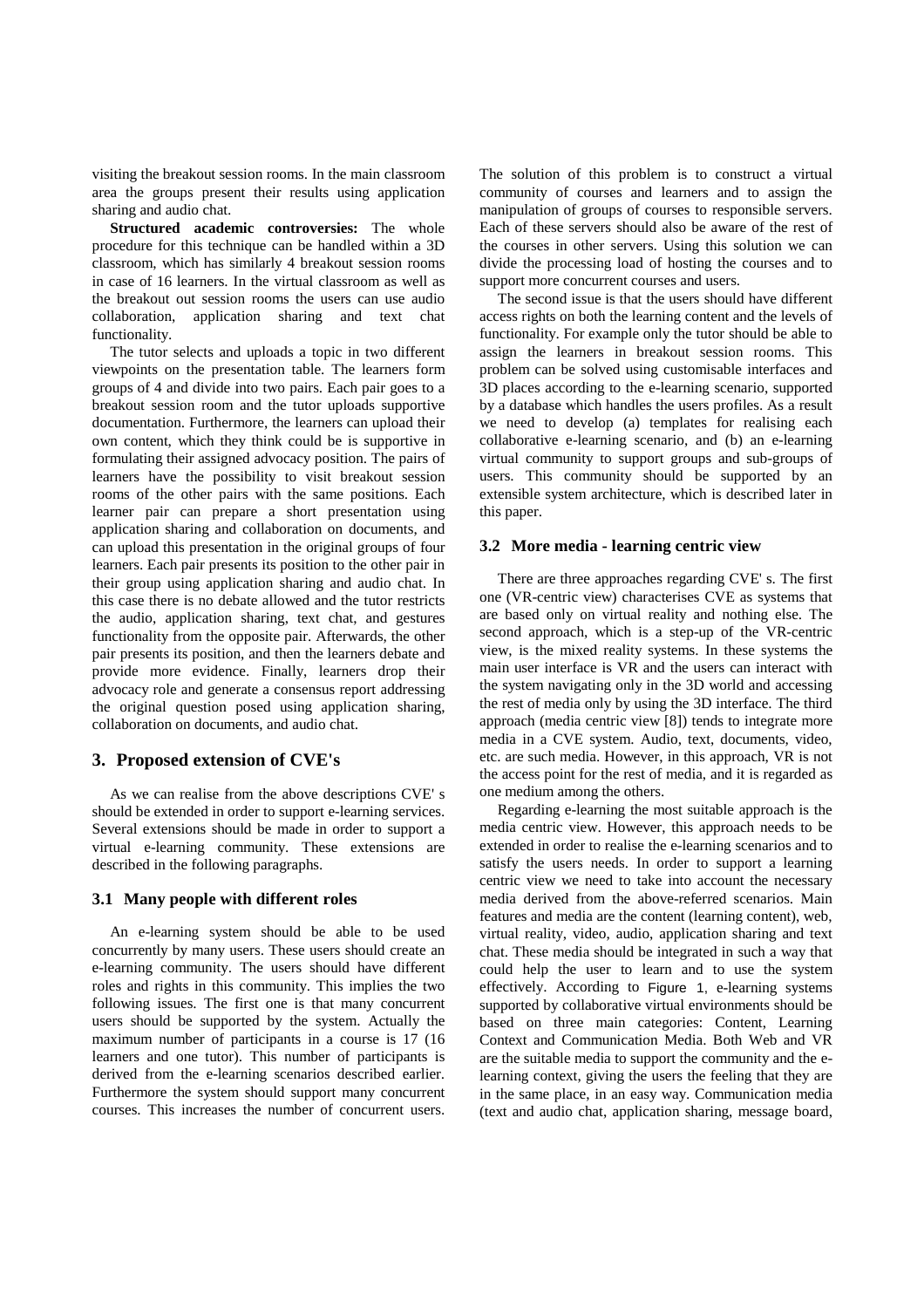etc.) can operate as a mean to support the communication and interaction between the users. Content is the core media for learning and supporting learners to learn and tutors to teach. However in order to support collaborative e-learning effectively more tools for sharing information should be investigated and implemented, such as a presentation table where all users can present their own content and open it, view it and collaborate on it.



**Figure 1. Learning centric view** 

#### **3.3 More awareness**

Not only the current e-learning systems but also collaborative virtual environments lack of awareness. There are two types of awareness: the awareness of other people and the awareness of objects. The suitable combination of these two types of awareness is very critical in e-learning environments in order for the users to be aware not only for the others and the content but also for the e-learning procedure. The target in order to satisfy the need for awareness is to concentrate on the visualization of the other users as well as the representation of their actions on objects which are common among the users. The collaborative virtual environments support the awareness of other people and their activity effectively. The avatars along with gestures and mimics represent not only the users but also they are making their activity shared to the rest of participants. In case of awareness of objects, collaborative virtual environments can support 3D objects and generally media that can be integrated in a 3D world such as pictures, audio and video. Furthermore, documents and/or learning content that cannot be displayed in the 3D should be supported in an e-learning platform. In addition, the participants should be aware of the number and identities of the users who view the document at a certain time. Also, the actions on the objects and the documents should be visible from the other users. This can be achieved with application sharing. Combining gestures, mimics, user representation, audio and text chat communication as well as application sharing the users can share their views and can show the object that they are talking about. In addition the other users can be aware about whom and for what they are talking.

#### **3.4 More effective and user friendly technology**

In order to integrate more media, people, and object in a CVE to support e-learning we can use well known technology. The issue of technology is not only what kind of technology to be used but also where and when we will use it. As we have described earlier in this paper, we need to offer e-learning services based on the learning-centric approach of a CVE. The main context would be a web/3D interface in order to offer awareness. Then we need to provide all the necessary services and tools in order to implement the collaborative e-learning scenarios. Basic services and tools are application sharing, voice and text chat, streaming video as well as users and content manipulation. Furthermore the overall solution should be characterised by scalability, consistency, openness and flexibility. The system architecture, which is shown in Figure 2, integrates the above features.





The basic idea of this architecture is to divide the processing load of necessary services of an e-learning platform (such as application sharing, chat and audio communication, educational content, etc.) in a set of servers aside from communication of users or management of the virtual worlds as described in other models [9]. For this reason the proposed architecture is based on the following different components: The Message Servers and the Application Servers. The message server has three main tasks: (a) to transmit virtual world content, (b) to offer scalability and stability to the system and (c) to keep the 3D world consistent by reflecting every shared event to all participants in the virtual world. The structure of an educational community implies a Virtual Environment (VE) that can be separated into smaller parts, which are VEs dedicated to a specific e-learning course. This provides a "segmentation" of the